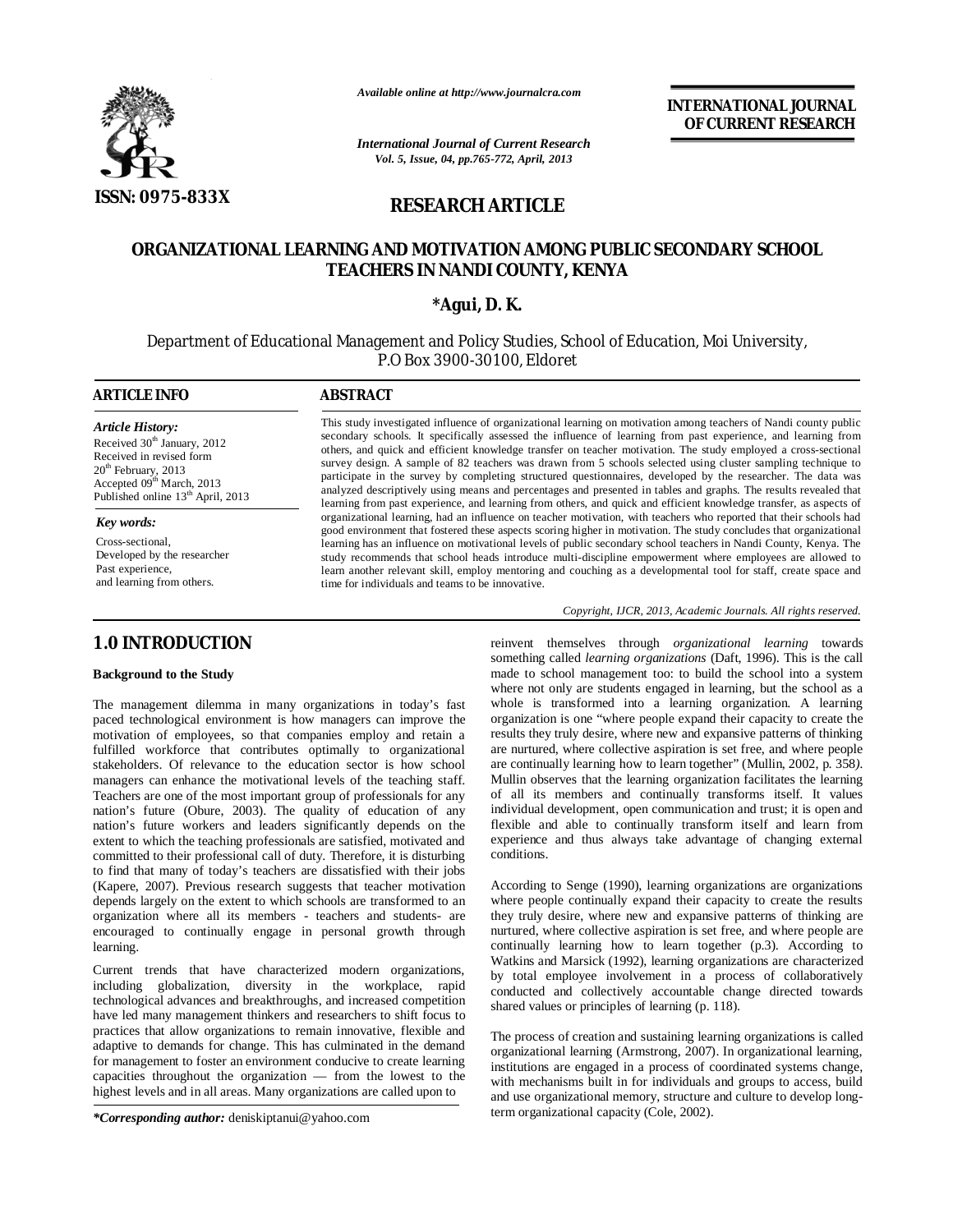The aim of organizational learning is to develop an organization's resource-based capacity through investment in people in order to develop the human capital required by the organization and to increase its stock of knowledge and skills (Armstrong, 2007). Through education, training, and experience that the training brings, an employee acquires knowledge and skills and generates into the organization a stock of productive human capital. McGill et al. (1992), cited in Armstrong (2007), define organizational learning as the ability of an organization to gain insight and understanding from experience through experimentation, observation, analysis, and a willingness to examine both successes and failures.

According to Garvin (1993), cited in Armstrong (1998), a learning organization is one that is skilled at creating, acquiring, and transferring knowledge, and at modifying its behaviour to reflect new knowledge and insights, while organizational learning is the process of creating learning organizations. For the purpose of this study, based on Garvin's proposal, three elements of organizational learning were investigated, thus, learning from past experience, learning from others, and quick and efficient knowledge transfer. Learning from past experience is the first component of organizational learning. This involves reviewing past successes and failures, assessing them systematically and recording the lessons learned in open and accessible manner (Armstrong, 2007). It is based on the 'Santayana principle' - those who cannot remember the past are condemned to repeat it". It also involves insisting on reviewing past data as the background to decision making. In this study, it was defined as reviewing past performance, reviewing past experiences and learning from past mistakes.

The second component of organizational learning in this study is learning from others. Often, one can get significant insights, and develop new perspectives through a look outside his/her immediate environment [SIS- Steel Ideas Shamelessly]. This has come to be called benchmarking in management literature — a process of identifying best practice organizations and analyzing the extent to which what they are doing can be transferred, with suitable modifications, to one's own environment (Mullins, 2003). In this study, it was defined as visiting other high performing schools and sharing ideas, borrowing examination papers from other schools or regions, and sponsoring teachers for seminars and workshops on their subject areas and profession.

The third element of organizational learning in this study is quick and efficient knowledge transfer. This involves a process of diffusing new knowledge, skills or practice throughout the organization (Armstrong, 2007). In this study it took the form of having sessions for teachers to share their professional experiences, having good communication network among teachers, and having professionals from outside to give speeches to teachers on new trends or issues relating with personal and professional development. From early on, the concept of motivation has been utilized to explain types of behaviour, for example, basic biological needs or drives connected to survival and procreation (e.g. hunger, thirst and sex) and extrinsic rewards or punishments. Both types of explanations suggest that behaviour is motivated by the need or desire to achieve particular outcomes (e.g. promotion, recognition and avoidance of punishment). Motivation thus energizes and guides behaviour toward reaching a particular goal (Sansone and Harackiewicz, 2000). Gibson, Ivancevich and Donnelly (2000) say motivation is a concept that describes forces acting on or within an individual to initiate and direct behavior. Snell (1999) says that without motivation, even the most talented people will not deliver to their potential.

With motivation, others will perform way above the level expected of their intelligence and academic ability. He farther asserts that company staff is its business. They are the company. They project the image of the company that customers see. They alone hold the power to deliver a high quality standard of service. It is a company's staff, not its managers, who ultimately have the power to boost or reduce its profits. A highly motivated person will work hard towards achieving performance goals. With adequate ability and understanding of the job, such a person will be highly productive. A motivated person is always aware of the fact that a specific goal must be achieved, and continuously directs his/her efforts at achieving that goal, even in the face of adversity.

Low teacher motivation is one of the worrying trends, influencing teacher turnover world over; Kenya included (Obure, 2003). The number of teachers leaving the profession for other positions in Kenya today is alarming (Obure, 2003). A report on the quality of education in Kenyan schools of 1999 (the Koech Report, cited by Obure, 2003) reports that the number of teachers leaving the profession is significantly high. Going by Ingersoll's (2001) prediction, teacher turnover may have high ramifications to school effectiveness and student performance. One of the significant contributors to teacher retention is motivation, a variable that is influenced by many factors, including the extent to which school management endeavors to transform schools into learning organizations. It is important for educators and human resource researchers to focus on the influence of organizational learning on teacher motivation, a factor that contributes significantly to teacher retention.

#### **2.0 Problem Statement**

The role of teachers in building and securing the future of any society through investment in education of its members has long been recognized in all societies of the world. Undeniably, schools are the most visible institutions of human resource development of every society, since prehistory (Kapere, 2007). Without quality teaching and learning in schools, school effectiveness is grossly affected and student performance and development is inhibited. As a result, prospects of society through investment in people also become obscure and apprehensive. Quality of teaching depends on a number of factors, including teacher motivation, a factor that can be externally controlled through initiating systems that guarantee self actualization such as learning from others, from past experiences, sharing knowledge among other learning and development approaches in organizations.

In Kenya today, the educational system is undergoing a significant transitional stage. The new rapid results approach to education, the autocratic governance of schools, the rigid pressure to improve school mean grades by school heads are causing stress for teachers (Obure, 2003). Again, lack of discipline in schools, abolishment of corporal punishment, redeployment, poor remuneration of teachers, large pupil-teacher ratios, all point to stressful teaching profession in Kenya (Kapere, 2007). Additionally, the finding that teachers are not adequately engaged by their heads in active learning and professional development and are not adequately consulted regarding policy or curricular changes (Koech Report, 1999, in Obure, 2003) raises concern as to the extent to which teachers are engaged in continuous learning and improvement of skills and capabilities. The 1999 Koech Report indicates that conditions under which Kenyan teachers work are demoralizing, as they have to cope with poor physical conditions such as overcrowding, inadequate equipment and lack of adequate facilities. This often leads to teacher inability to cover the syllabus, as well as a lack of time for marking and less preparation. In a recent study (Kapere, 2007) it was observed that 34% of teachers in Kisumu Municipality have a turnover intent, an inclination to quit teaching if opportunities would be available. The study further reported that motivation of teachers was a significant contributing factor to turnover intent. This study is consistent with general informal expressions and public perceptions about the low motivational levels of teachers. If teachers remain low in motivation, they may lack commitment to their work, and consequently, their schools may become inefficient and the students would score poorly in public examinations, a critical determinant of the students' future placement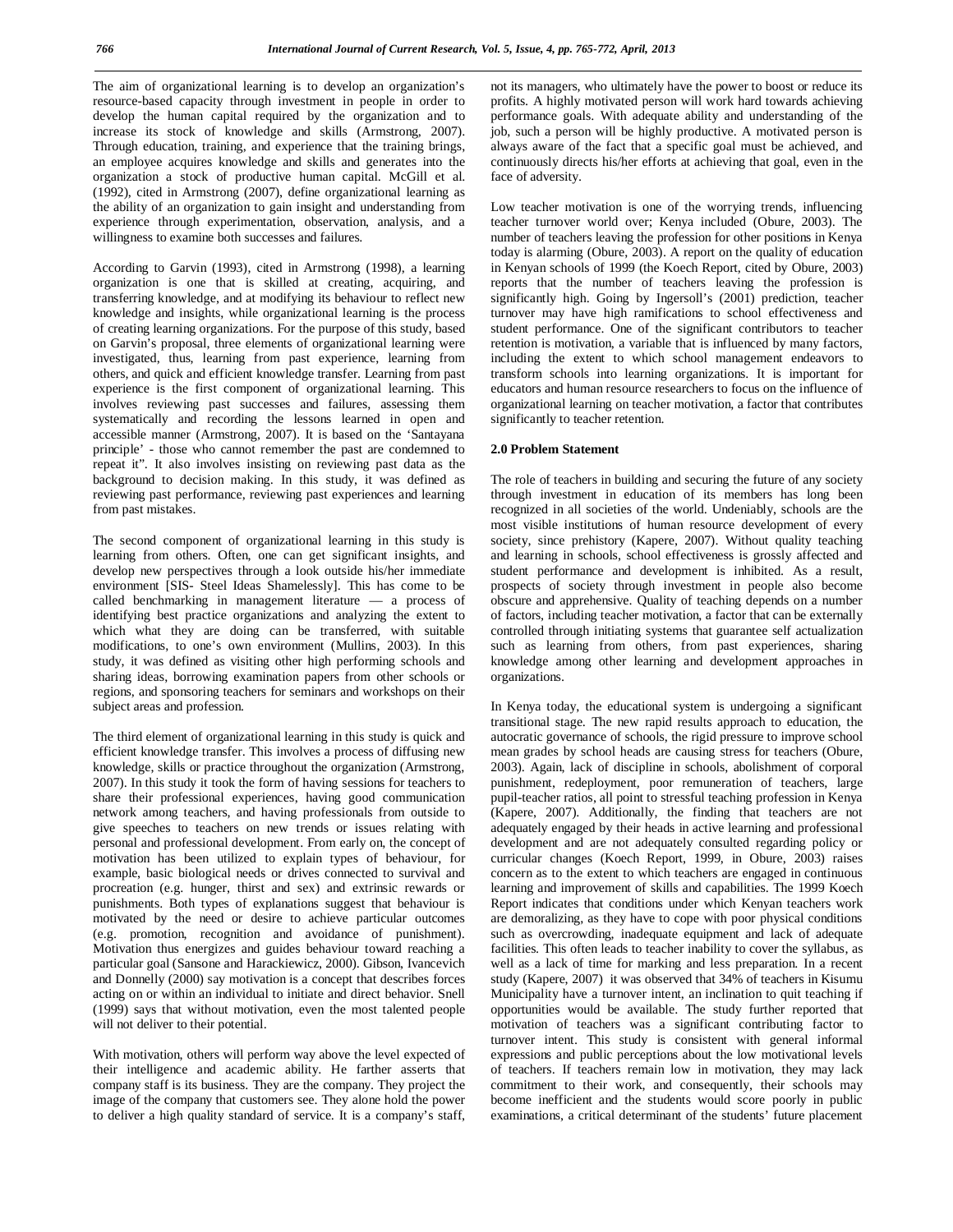(Bull, *2005).* This is an insecure state of affairs for the future of the Kenyan society. Continued deficiency of empirical research on organizational learning and teacher motivation in Kenya is likely to complicate the process of decision-making and policy development to enhance quality education in Kenya. This incongruence therefore suggested the need to assess organizational learning aspects that should be enhanced to promote motivation among public secondary school teachers of Nandi County, Kenya.

## **3.0 Purpose of the Study**

The purpose of this study was to determine the influence of organizational learning on motivation among teachers of public secondary schools in Nandi County using a cross-sectional sample survey, with the intention of enhancing teacher motivation in Kenya. In this study, organizational learning was learning from past experience, learning from others, and quick and efficient knowledge transfer. Teacher motivation was conceptualized as the willingness of the teachers to put more efforts to the school activities, and operationally defined in terms of willingness of the teacher to work harder for the school even without monetary compensations, and to create extra time for students even beyond formal working hours.

### **4.0 Research Objectives**

The study sought to achieve the following specific objectives:

- 1. To examine the influence of learning from past experience on motivation among
	- Public Secondary School teachers in Nandi County.
- 2. To find out the influence of learning from others on motivation among Public Secondary School teachers in Nandi County.
- 3. To determine the influence of efficient knowledge transfer on motivation among Public Secondary School teachers in Nandi County.

## **Research Questions**

In order to achieve the research objectives, answers to the following three research questions were advanced:

- 1. What influence does learning from past experience have on motivation among Public Secondary School teachers in Nandi County?
- 2. How does learning from others influence motivation among Public Secondary School teachers in Nandi County?
- 3. What is the influence of efficient knowledge transfer on motivation among Public Secondary School teachers in Nandi County?

## **5.0 Significance of the Study**

This study contributes to increasing the wealth of knowledge on organizational learning, a concept that has a dearth in research literature in Kenya. It is hoped that this study serves as a spur for further research on organizational learning and teacher motivation. This research report would be a useful reference material on teacher motivation and school management in Kenya. The study is also useful to school management in Kenya since it highlights areas of improvement on school management. Both teachers and students are significant beneficiaries of this research. The findings may inform policy development for school management to improve quality of work life among teachers. Consequently, students of the secondary schools are poised to benefit, albeit indirectly, from improved teacher job satisfaction, and reduced teacher attrition through voluntary turnover, which would enhance teacher interest in student performance, and the quality of learning.

#### **6.0 Scope and Limitations of the Study**

This study on organizational learning and teacher motivation was conducted among Nandi Countypublic secondary school teachers. One of the divisions of Nandi county, of the greater Rift Valley Province, Nandi Hills has 13 public secondary schools. The study was conducted using a cross-sectional sample survey design, data being collected using structured questionnaires.

A primary limitation of this study relates to the use of a relatively smaller sample of schools in the study area. This implies that generalizability of results from this research is limited to the population of participating schools. Another limitation of the study is the use of a questionnaire rather than a triangulation of more than one as collection method for intra-design validation and enrichment of data. These limitations were imported into the study design by constrictions of time and finance. To control for sampling errors and to enhance representability of the sample, probability sampling was adopted. Suggestions are also made for further research to improve on the limitations of this study.

### **7.0 Theoretical Framework**

This study was modeled on Herzberg's *(*1956*;* 1976) Two-Factor theory of motivation. The theory postulates that factors affecting job satisfaction and motivation are divided into two major categories: intrinsic and extrinsic factors (Obure, 2007). According to the twofactor theory, intrinsic characteristics of a job serve as motivators, whereas the extrinsic characteristics are maintenance factors. Extrinsic characteristics, the most visible aspects of a job, are related to the context or work environment and are determined by external events or people. These include working conditions, relationships with coworkers, salary, and job security. Intrinsic job characteristics focus on the content and tasks involved in a job and the opportunities for selfexpression that the job provides. Such characteristics include responsibility, skill, autonomy, and opportunities for personal growth and development. Herzberg hypothesized that extrinsic job characteristics prevent dissatisfaction, whereas intrinsic job characteristics lead to motivation.

Herzberg's theory was preferred over other theories of motivation which the researcher adjudged as too general on motivation and do not distinguish it from job satisfaction, which was the focus of the study. As adopted for this study, the two-factor theory posts that motivation among teachers is influenced by growth factors, emanating from the job and contributing to the individual worker's personal and professional growth such as the capacity to increase competencies through skill building and other learning experiences. In this study, it was hypothesized that learning from past experiences, learning from others, and efficient knowledge transfer, as aspects of organizational learning, had an influence on motivation of teachers. The variables under investigation in this study are defined conceptually in the schematic illustration in Figure 1.1 below.



**Figure 7.1. Conceptual Framework of Organizational Learning and Teacher Motivation**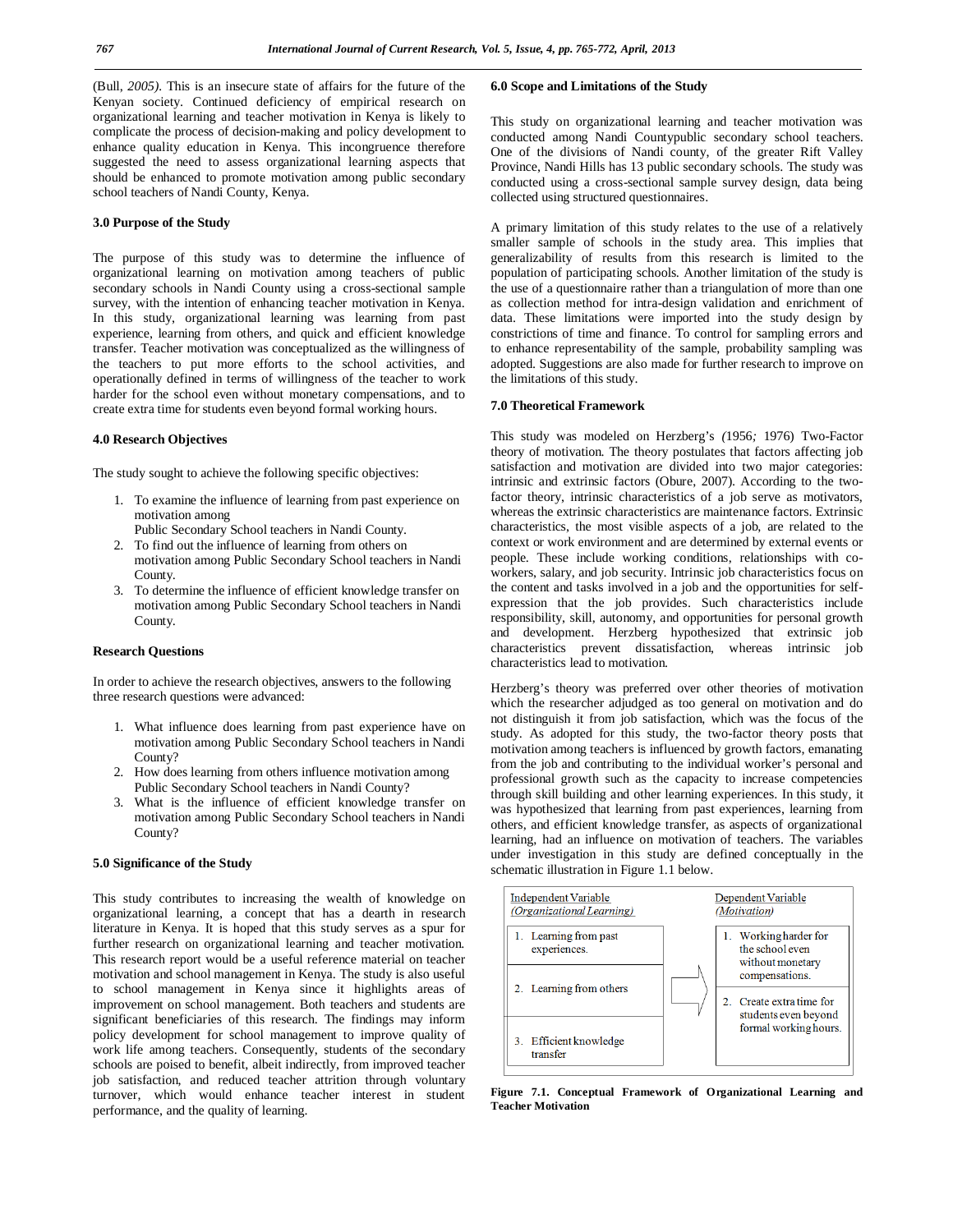As the figure above indicates, it was conceptualized in this study that job satisfaction affects turnover intent, which in turn influences the actual turnover. The study was concerned with how learning from past experience, and learning from others, and quick and efficient knowledge transfer, influence teacher motivation.

# **8.0 RESEARCH DESIGN AND METHODOLOGY**

## **8.1. Research Design**

A research design is a master plan specifying the methods and procedures for collecting and analyzing the needed information. It is a framework or blueprint that plans the action for the research project or the structure of the investigation so conceived as to obtain answers to research questions (Kerlinger, 1986). This study was a cross-sectional survey design in which information was elicited from respondents in a number of different conditions expected to be significant to the change at a single time. The advantages of doing a cross-sectional study is that it saves time; it saves costs; all things being equal, response rates are generally high; and results can be published in time for other agencies to make policy changes. In this study the design allowed the researchers to collect representative data from the teacher population from a sample of it, at one point in time, within a short time against the backdrop of time and financial constraints.

#### **8.2. Target Population**

The target population composed of all teachers of public secondary schools in Nandi County, Kenya. There is a total of 136 public secondary schools in the county. Report at the District Education Office indicates that there are *348* schoolteachers in total in the public secondary schools in the division. The accessible population comprised of the school teachers who were in their current working stations during the period of conducting the study.

### **8.3. Sample Size**

A sample of 111 was randomly selected from the population of 348 teachers to participate in the study. According to Kelinger (1986), a sample size of more than 30% of the target population is adequate to represent the population, especially if considerations of proportionality to group size are made.

#### **8.4. Sampling Techniques**

To select the sample, cluster sampling technique was employed. This is a technique where the researcher selects the sample by first selecting a cluster and then approaching all in the cluster into the sample. Assuming a population of 25 teachers per school, a sample of 5 schools was taken to reach a sample size of more than 104, and allowing for non-response. Table 3.1 below describes the population size from every sampled school.

**Table 8.1. Teacher Population and Sample**

| <b>Schools</b> | Population | Sample as % of population |
|----------------|------------|---------------------------|
| А              | 21         |                           |
| в              | 18         | 5.2                       |
| C              | 31         | 8.9                       |
| D              | 26         | 7.5                       |
| Е              | 15         | 4.3                       |
| Total          | 111        | 32                        |

#### **8.5. Instrumentation**

This study employed self-administered structured questionnaires for data collection. These questionnaires were self-administered, in that respondents had to fill them up under supervision of the researcher.

Self-administered questionnaires present a problem to the researcher because they rely on the clarity of the written word rather than the skill of the interviewer (Kerlinger 1986). The other assumption that has to be made when using questionnaires is that respondents can read, understand and write in the language of the questionnaire. The researcher developed the questionnaire, against a review of previous measures of organizational learning and motivation. It consisted of 6 five-point Likert-type scale items on organizational learning and 2 on teacher motivation. Respondents were asked to rate their agreement or disagreement with the statements. It also included a section for collecting demographic data of the respondents, to be used to describe the respondents.

### **8.6. Data Analysis Procedures**

After data collection, data was cleaned, checked for missing values and coded. The missing data were filtered out of the actual data analysis. The coded data summaries were entered into The *Statistical Package for the Social Sciences* (SPSS) for analysis. The teachers were classified in terms of whether in their school, they perceived organizational learning as either good or fair or poor. A sum of the scores for each aspect of organizational learning was computed. Each of the total scores was translated into percentage by dividing the score by the maximal probable score (10) and multiplied by 100. An average percentage of less than 40% was considered poor, 40% to *59%* fair and 60% and above good. The frequency and % frequencies were run based on the research questions. The mean percentage score for motivation was also obtained by dividing the actual score by the maximal probable score (10) and multiplied by 100. These results are presented in the chapter that follows.

## **9.0 DATA PRESENTATION AND INTERPRETATION**

#### **9.1. Demographic Characteristics of Respondents**

Out of the 111 sampled and approached respondents, 82 participated in the survey. Approximately 25*%* of the sample was lost due to the researcher's inability to track the respondents, even after three consequent visits. This section presents a description of this sample.

#### **Gender of Respondents**

**Table 9.1.1 and Figure 9.1.1 below gives an illustration of the gender description of the respondents.** 

| Gender         | Number  | Percentage $(\%)$ |
|----------------|---------|-------------------|
| Female         | 47      | 57.32             |
| Male           | 35      | 42.68             |
| Total          | 82      | 100               |
| $\cdot$ 1<br>٠ | (0.007) |                   |

Source: Author (2007)

The results above are graphically shown in Figure 9.1.1.



Source: Author (2007)

**Figure 9.1.1: Gender Description of Respondents**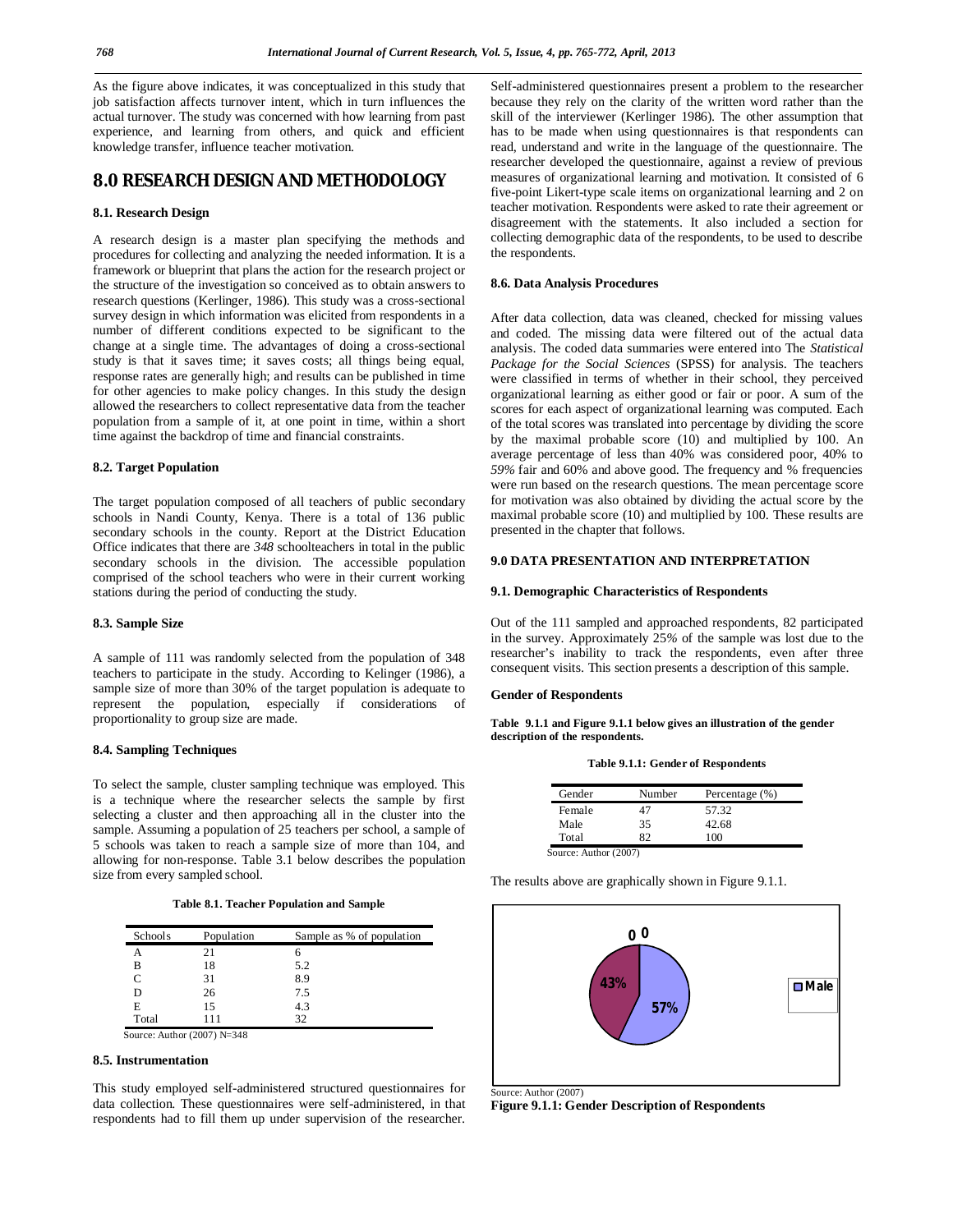As presented in Table 9.1.1 and illustrated in Figure 9.1.1, *57%* of the respondents were females while 43% of them were males. There were more male than female respondents.

## **9.1.2 Age of Respondents**

Table 9.1.2 and Figure 9.1.2 below gives an illustration of the age description of the respondents.

**Table 9.1.2. Age of Respondents**

| Age              | Number | Percentage (%) |
|------------------|--------|----------------|
| 25 yrs and below |        | 7.32           |
| $26-35$ yrs      | 23     | 28             |
| $36-45$ yrs      | 39     | 47.6           |
| Over 45 yrs      | 14     | 17.1           |
| Total            | 82     | 100            |

Source: Author (2007)

## **The results above are graphically shown in Figure 9.1.2.**

As presented in Table 9.1.2. and illustrated in Figure 9.1.2 above, 48% of the respondents were aged 36-45 years, 28% were aged 26-35 years, 17% of them were aged over 45 years, while only 7% of them were aged 25 years and below.



## **9.1.3 Education Level of Respondents**

Table 4.1.3 and Figure below presents data on education level of the teacher respondents.

#### **Table 9.1.3. Education Level of Respondents**

| <b>Education Level</b> | Number | Percentage (%) |
|------------------------|--------|----------------|
| Diploma                | 31     | 37.8           |
| Graduate               | 45     | 54.9           |
| Other                  | 6      | 7.32           |
| Total                  |        | 100%           |

Source: Author (2007)

**The results above are graphically shown in Figure 9.1.3.**



Source: Author (2007)

**Figure 9.1.3. Education Level Description of Respondent Employees.**

The results presented in Table 9.1.3.and illustrated in Figure 9.1.3, majority (55%) of the respondents were graduates, 38% were holders of diplomas, while 7% reported 'other' category. In this sample, there were more non graduates.

## **9.2 Learning from Past Experience and Teacher Motivation**

The first research objective was to examine if there is any influence of learning from past experience on teacher motivation. To achieve this objective, teachers were categorized into three independent groups, according to whether they viewed learning from past experience as an aspect of their school learning experiences. In getting the categories, the total scores for the two items on this variable was translated, for each respondent, into percentage by dividing the score by the maximal probable score (10) and multiplied by 100. An average percentage of less than 40% was considered poor, 40% to 59% fair and 60% and above good. The mean percentage score for motivation for each teacher was also obtained by dividing the actual score by the maximal probable score (10) and multiplied by 100. The organizational learning descriptive data of teachers and their mean percentage score for motivation are presented in Table 9.2 below.

## **Table 9.2. Learning from Past Experience and Teacher Motivation**

| Learning from Past<br>Experiences | Teachers reporting |      | Teacher<br>motivation |
|-----------------------------------|--------------------|------|-----------------------|
|                                   | Frequency          | $\%$ |                       |
| Good                              | 21                 | 25.6 | 89                    |
| Fair                              | 24                 | 29.3 |                       |
| Poor                              | 37                 | 45.1 | 58                    |
| Total                             |                    | 100  |                       |

Source: Author (2007)

The results above indicate that *45%* of the teachers felt that their school performed poorly as one that fosters learning from past experiences, 29% viewed their school as fair, while 26% of the teachers reported that theirs was good. This implied that learning from past experience is not fostered in majority of the schools. The result also indicated that teachers who reported that their organizational learning was good had a percentage of motivation of 89%, those who were categorised as fair had 67% while those who were categorized as poor had *58%.* The average motivational level was 71%, suggesting that generally, motivation level among the teachers is high. These results are further graphically shown in Figure 9.2.



Source: Author (2007)

## **Figure 9.2. Learning from Past Experience and Teacher Motivation**

The results illustrated above indicate that teachers who reported that their school had avenues to allow them learn from past experience reported higher motivation (89%) than those who reported fair (67%) or poor *(58%).* The result was thus interpreted to mean that learning from past experience has some influence on teacher motivation.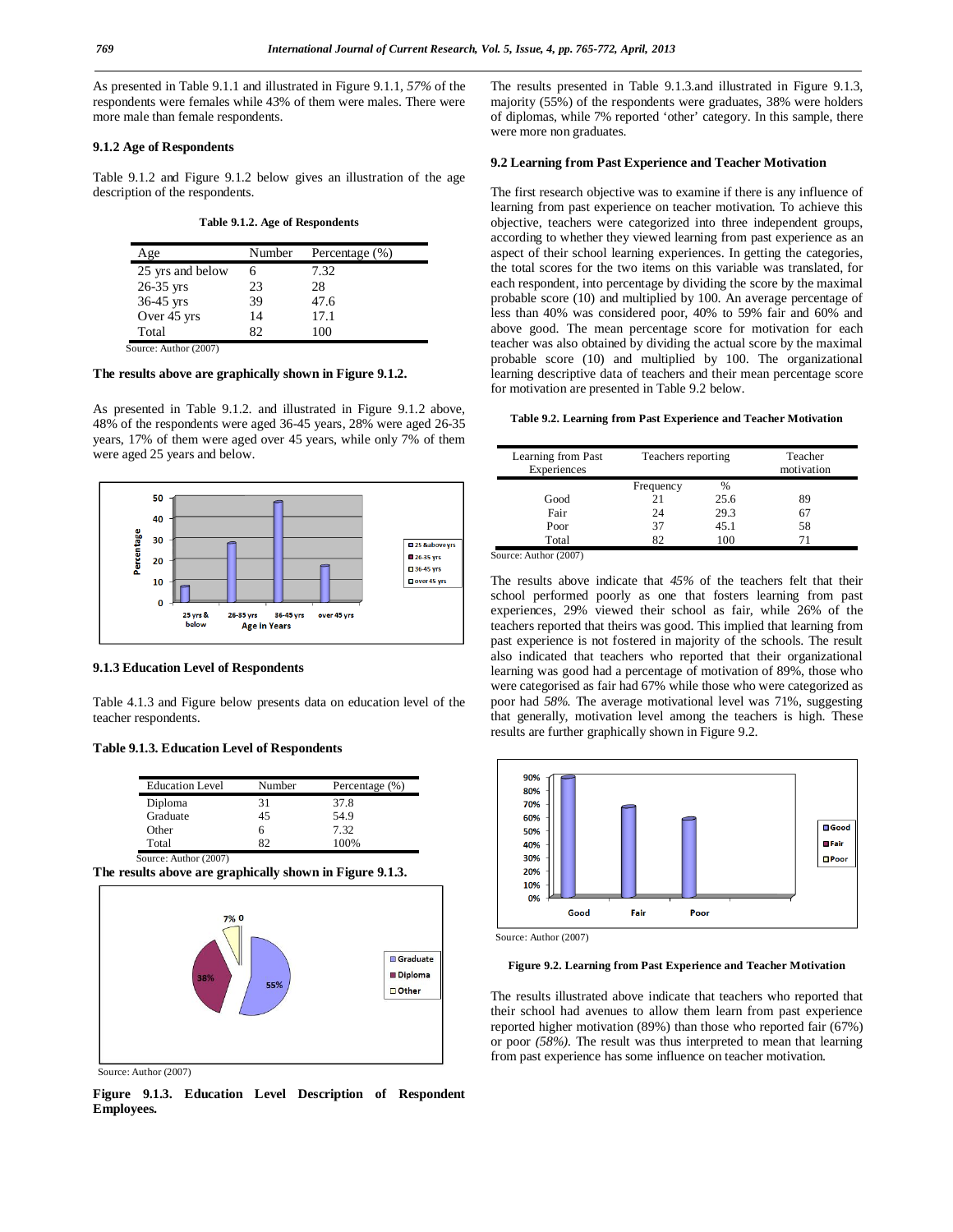## **9.3 Learning from Others and Teacher Motivation**

The second research objective was to assess the influence of learning from others on teacher motivation. To achieve this objective, teachers were categorized into three independent groups, according to whether they viewed learning from others as an aspect of their school experiences. In getting the categories, the total scores for the two items on this variable was translated, for each respondent, into percentage by dividing the score by the maximal probable score (10) and multiplied by 100. An average percentage of less than 40% was considered poor, 40% to 59% fair and 60% and above good. The mean percentage score for motivation for each teacher was also obtained by dividing the actual score by the maximal probable score (10) and multiplied by 100. The descriptive data of teachers and their mean percentage score for teacher motivation are presented in table 9.3 below.

**Table 9.3. Learning from Others and Teacher Motivation**

| Learning<br>from Others |    | Teachers reporting | mean %     | Teacher motivation as a |  |
|-------------------------|----|--------------------|------------|-------------------------|--|
| Good                    | 52 | 63.4               | 87         |                         |  |
| Fair                    | 11 | 13.4               | 69         |                         |  |
| Poor                    | 19 | 23.2               | 57         |                         |  |
| Total                   | 82 | 100                | $\prime$ 1 |                         |  |
| Source: Author (2007)   |    |                    |            |                         |  |

The results above indicate that 65*%* of the teachers felt that their school's performance in creating an environment where teachers learn from each other as good, 23% viewed their school as poor, while 13% of the teachers reported that theirs was a fair performance. This implied that a good number of the schools have an environment where learning from others is fostered. The result also indicated that teachers who reported that their organizational learning through knowledge transfer was good had a percentage motivation of 87%, those who were categorized as fair had 69% while those who were categorized as poor had 58%. The average motivational level was 71%, suggesting



that generally, motivation level among the teachers is high. These

results are further graphically shown in Figure 9.3.

Source: Author (2007)

**Figure 9.3. Learning from Others and Teacher Motivation**

The results illustrated above indicate that teachers who reported that their school had avenues to allow them learn from others reported higher motivation (87%) than those who reported fair (69%) or poor (57%). The result was thus interpreted to mean that learning from others has some influence on teacher motivation.

## **9.4 Knowledge Transfer and Teacher Motivation**

The third research objective was to assess the influence of knowledge transfer on teacher motivation. To achieve this objective, teachers were categorized into three independent groups, according to whether they viewed knowledge transfer as an aspect of their school experiences. In getting the categories, the total scores for the two items on this variable was translated, for each respondent, into percentage by dividing the score by the maximal probable score (10) and multiplied by 100. An average percentage of less than 40% was considered poor, 40% to 59% fair and 60% and above good. The mean percentage score for motivation for each teacher was also obtained by dividing the actual score by the maximal probable score (10) and multiplied by 100. The descriptive data of teachers and their mean percentage score for motivation are presented in Table 9.4 below.

**Table 9.4. Knowledge Transfer and Teacher Motivation**

| Learning<br>Experience | from Past Teachers reporting |      | Teacher<br>motivation |
|------------------------|------------------------------|------|-----------------------|
|                        | Frequency                    | %    |                       |
| Good                   |                              | 20.7 | 91                    |
| Fair                   | 23                           | 28   | 73                    |
| Poor                   | 42                           | 51.2 | 49                    |
| Total                  | 82                           | 100  | 71                    |

Source: Author (2007)

The results above indicate that majority (51%) of the teachers felt that their school's performance in creating an environment where knowledge transfer is fostered was poor, 28% viewed their school as fair, while 21% of the teachers reported that theirs was a good performance. This implied that a good number of the sampled schools have an environment where knowledge transfer is not well fostered. The result also indicated that teachers who reported that their organizational learning through knowledge transfer was good had a percentage motivation of 91%, those who were categorized as fair had 73*%* while those who were categorized as poor had 49%. The average motivational level was 71%, suggesting that generally, motivation level among the teachers is high. These results are further graphically shown in Figure 9.4.



**Figure 9.4. Knowledge Transfer and Teacher Motivation**

The results illustrated above indicate that teachers who reported that their school had avenues to allow them an environment that fosters transfer of knowledge reported much higher motivation (91%) than those who reported fair (73%) or poor (49%). The result was thus interpreted to mean that knowledge transfer has some influence on teacher motivation.

#### **9.5 Organizational Learning and Teacher Motivation**

The purpose of this research was to assess the influence of organizational learning on teacher motivation. To achieve this purpose, teachers were categorized into three independent groups, according to how they viewed all the three aspects of organizational learning (Learning from past experience, learning from others, and knowledge transfer). In getting the categories, the total scores for the six items on organizational learning, two from each variable was translated, for each respondent, into percentage by dividing the score by the maximal probable score *(*30*)* and multiplied by 100. An average percentage of less than 40% was considered poor, 40% to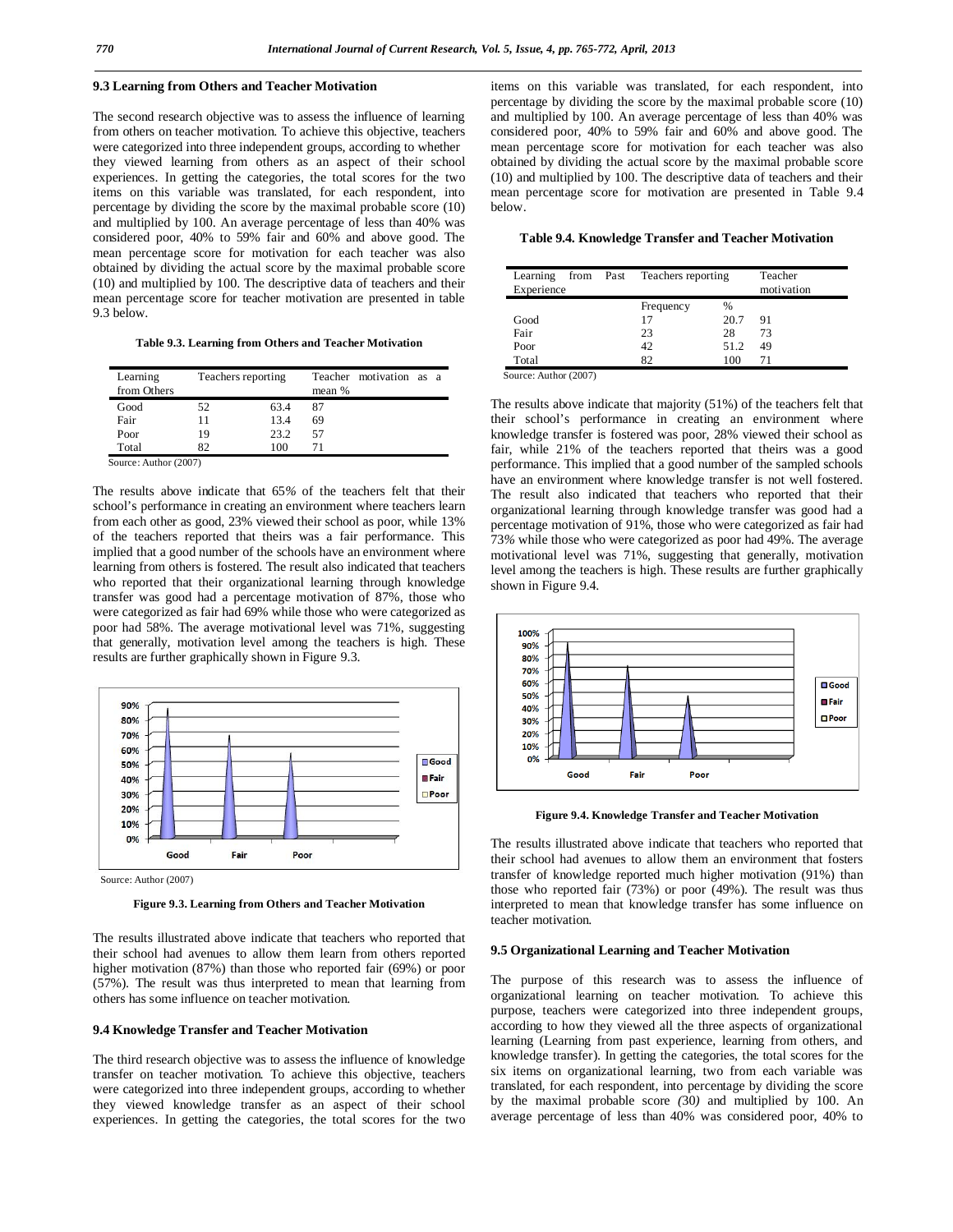*59%* fair and 60% and above good. The mean percentage score for motivation for each teacher was also obtained by dividing the actual score by the maximal probable score (10) and multiplied by 100. The descriptive data of teachers and their mean percentage score for motivation are presented in Table 9.5 below.

**Table 9.5. Organizational Learning and Teacher Motivation**

| Experience | Learning from Past Teachers reporting |      | Teacher<br>motivation |
|------------|---------------------------------------|------|-----------------------|
|            | Frequency                             | %    |                       |
| Good       | 30                                    | 36.6 | 89                    |
| Fair       | 19                                    | 23.2 | 70                    |
| Poor       | 33                                    | 40.2 | 55                    |
| Total      | 82                                    | 100  | 71                    |

Source: Author (2007)

The results above indicate that majority (40%) of the teachers felt that their school's performance in creating a learning organization was poor, 37% viewed their school as good, while 23% of the teachers reported that theirs was a fair performance. This implied that a good number of schools in the sampled schools have not developed systems to transform them into learning organizations, where learning from past experiences, learning from others, and knowledge transfer are fostered. The result also indicated that teachers who reported that their organizational learning was good had a percentage motivation of 89%, those who were categorized as fair had 70% while those who were categorized as poor had 55*%.* The average motivational level was 71%, suggesting that generally, motivation level among the teachers is high, although differences among the groups according to organizational learning were observable. These results are further graphically shown in Figure 9.5.



Source: Author (2007)

**Figure 9.5. Organizational Learning and Teacher Motivation**

The results illustrated above indicate that teachers who reported that their school had avenues to foster organizational learning through learning from past experiences, learning from others, and knowledge transfer reported much higher motivation (89%) than those who reported fair (70%) or poor *(*55*%).* The result was thus interpreted to mean that organizational learning has an influence on teacher motivation.

### **10.0 Summary of findings, Conclusions and Reccomendations**

The purpose of this study was to determine the influence of organizational learning on motivation among teachers of public secondary schools in Nandi Countyusing a cross-sectional sample survey, with the intention of enhancing teacher motivation in Kenya. Specifically, it investigated the influence of learning from past experience, and learning from others, and quick and efficient knowledge transfer on teacher motivation. Data was collected using structured questionnaires and analyzed descriptively using means and percentages and presented in tables and graphs. This last chapter gives a summary of the findings. It also presents discussions, conclusions and recommendations, including suggestions for further research.

## **Summary of Findings**

The first concern of this study was to assess if there is any influence of learning from past experience on teacher motivation. To achieve this objective, teachers were categorized into three independent groups, according to whether they viewed learning from past experience as an aspect of their school learning experiences. The results revealed that learning from past experience is not fostered in majority of the schools. The results further showed that teachers who reported that their school had avenues to allow them learn from past experience reported higher motivation than others, implying that learning from past experience has some influence on teacher motivation. Secondly, this study assessed the influence of learning from others on teacher motivation. To achieve this objective, teachers were categorized into three independent groups, according to whether they viewed learning from others as an aspect of their school experiences. It was found that a good number of the schools have an environment where learning from others is fostered. It was further revealed that teachers who reported that their school had avenues to allow them learn from others reported higher motivation than others, implying that learning from others has an influence on teacher motivation.

The third research objective was to assess the influence of knowledge transfer on teacher motivation. To achieve this objective, teachers were categorized into three independent groups, according to whether they viewed knowledge transfer as an aspect of their school experiences. It was revealed that knowledge transfer was not a common practice in a good number of sampled schools. Further, the results showed that teachers who reported that their school had avenues to allow them an environment that fosters transfer of knowledge reported much higher motivation than others, indicating that knowledge transfer has some influence on teacher motivation.

## **Discussion of Findings**

The findings adduced from this study revealed that organizational learning influenced motivation among teachers. This finding is consistent with previous research. Bull (2005) reported that teacher job satisfaction is affected by the work environment and strong principal leadership. The result that indicates that the nature of the school climate contributes to motivation among Kenyan teachers is not a new phenomenon. Obure (2003) found that work environment such as the degree of interaction among teachers and the nurturing conditions for growth established in the schools had an influence on teacher stress, and other indicators such as job satisfaction and motivation. Recently, Kapere (2007) found that job satisfaction had an influence on turnover intentions among Kisumu City secondary school teachers.

The 1999 Koech Report (cited in Obure, 2003) also reported that teachers were working in very poor environments and recommended, among others that school management needs to enhance working conditions for teachers. One of the recommendable approaches to establish a good and nurturing work environment is to foster learning culture within organizations "where people expand their capacity to create the results they truly desire, where new and expansive patterns of thinking are nurtured, where collective aspiration is set free, and where people are continually learning how to learn together" (Mullin, 2002, p. 358)*.*

With high teacher-pupil ratio, inadequacy of equipment and teaching resources among a myriad of others, teacher motivation is influenced. Zembylas and Papanastasiou (2004, cited in Bull, 2005) observe that teacher dissatisfaction appears to be a main factor in teachers leaving the profession in many countries. They also believe that teacher satisfaction is directly related to how they feel about their teaching role, that is, their levels of motivation.